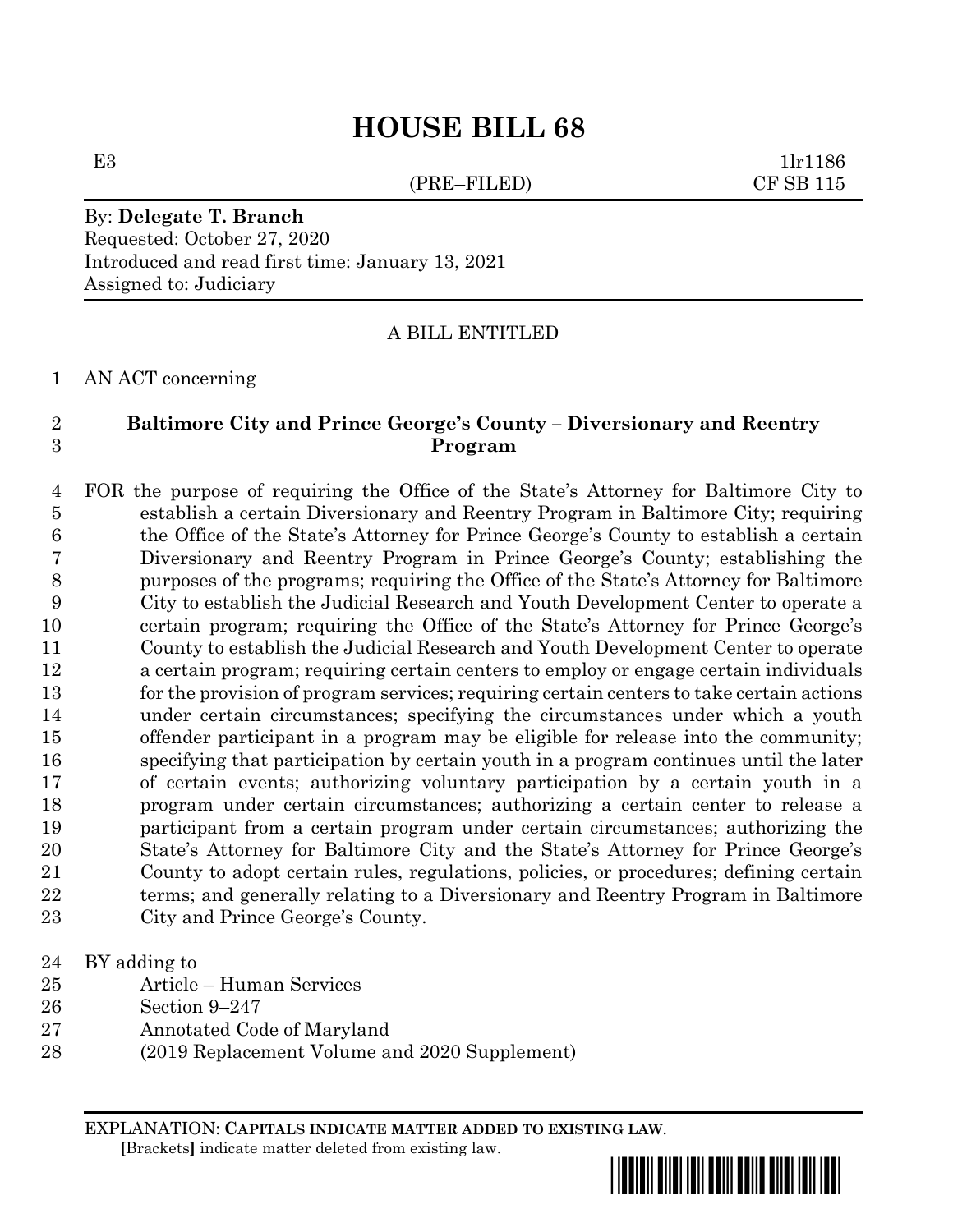|                           | <b>HOUSE BILL 68</b><br>$\overline{2}$                                                                                                                                                                                  |  |  |
|---------------------------|-------------------------------------------------------------------------------------------------------------------------------------------------------------------------------------------------------------------------|--|--|
| $\perp$<br>$\overline{2}$ | SECTION 1. BE IT ENACTED BY THE GENERAL ASSEMBLY OF MARYLAND,<br>That the Laws of Maryland read as follows:                                                                                                             |  |  |
| 3                         | <b>Article - Human Services</b>                                                                                                                                                                                         |  |  |
| $\overline{4}$            | $9 - 247.$                                                                                                                                                                                                              |  |  |
| 5<br>6<br>7               | THE OFFICE OF THE STATE'S ATTORNEY FOR BALTIMORE CITY<br>(1)<br>(A)<br>SHALL ESTABLISH A DIVERSIONARY AND REENTRY PROGRAM FOR AT-RISK YOUTH<br>AND YOUTH OFFENDERS IN BALTIMORE CITY.                                   |  |  |
| $8\,$<br>9<br>10          | THE OFFICE OF THE STATE'S ATTORNEY FOR PRINCE GEORGE'S<br>(2)<br>COUNTY SHALL ESTABLISH A DIVERSIONARY AND REENTRY PROGRAM FOR<br>AT-RISK YOUTH AND YOUTH OFFENDERS IN PRINCE GEORGE'S COUNTY.                          |  |  |
| 11<br>12                  | THE PURPOSES OF THE PROGRAMS DESCRIBED IN PARAGRAPHS<br>(3)<br>(1) AND (2) OF THIS SUBSECTION ARE TO:                                                                                                                   |  |  |
| 13                        | (I)<br><b>IMPROVE PUBLIC SAFETY;</b>                                                                                                                                                                                    |  |  |
| 14                        | (II)<br>DEVELOP SKILLS FOR AT-RISK YOUTH; AND                                                                                                                                                                           |  |  |
| 15                        | (III)<br>REDUCE RECIDIVISM BY YOUTH OFFENDERS.                                                                                                                                                                          |  |  |
| 16<br>17<br>18            | THE OFFICE OF THE STATE'S ATTORNEY FOR BALTIMORE CITY<br>(1)<br>(B)<br>SHALL ESTABLISH THE JUDICIAL RESEARCH AND YOUTH DEVELOPMENT CENTER<br>TO OPERATE THE PROGRAM DESCRIBED IN SUBSECTION (A)(1) OF THIS SECTION.     |  |  |
| 19<br>20<br>21<br>22      | THE OFFICE OF THE STATE'S ATTORNEY FOR PRINCE GEORGE'S<br>(2)<br>COUNTY SHALL ESTABLISH THE JUDICIAL RESEARCH AND YOUTH DEVELOPMENT<br>CENTER TO OPERATE THE PROGRAM DESCRIBED IN SUBSECTION (A)(2) OF THIS<br>SECTION. |  |  |
| $23\,$<br>24<br>$25\,$    | THE CENTERS DESCRIBED IN PARAGRAPHS (1) AND (2) OF THIS<br>(3)<br>SUBSECTION SHALL EMPLOY OR ENGAGE THE FOLLOWING INDIVIDUALS FOR THE<br>PROVISION OF PROGRAM SERVICES:                                                 |  |  |
| 26                        | (I)<br>MENTAL AND BEHAVIORAL HEALTH PROFESSIONALS;                                                                                                                                                                      |  |  |
| $27\,$                    | (II)<br>EDUCATORS AND OTHER EDUCATION PROFESSIONALS;                                                                                                                                                                    |  |  |
| 28                        | <b>JOB COACHES;</b><br>(III)                                                                                                                                                                                            |  |  |
| 29                        | (IV)<br>MEDICAL PROFESSIONALS;                                                                                                                                                                                          |  |  |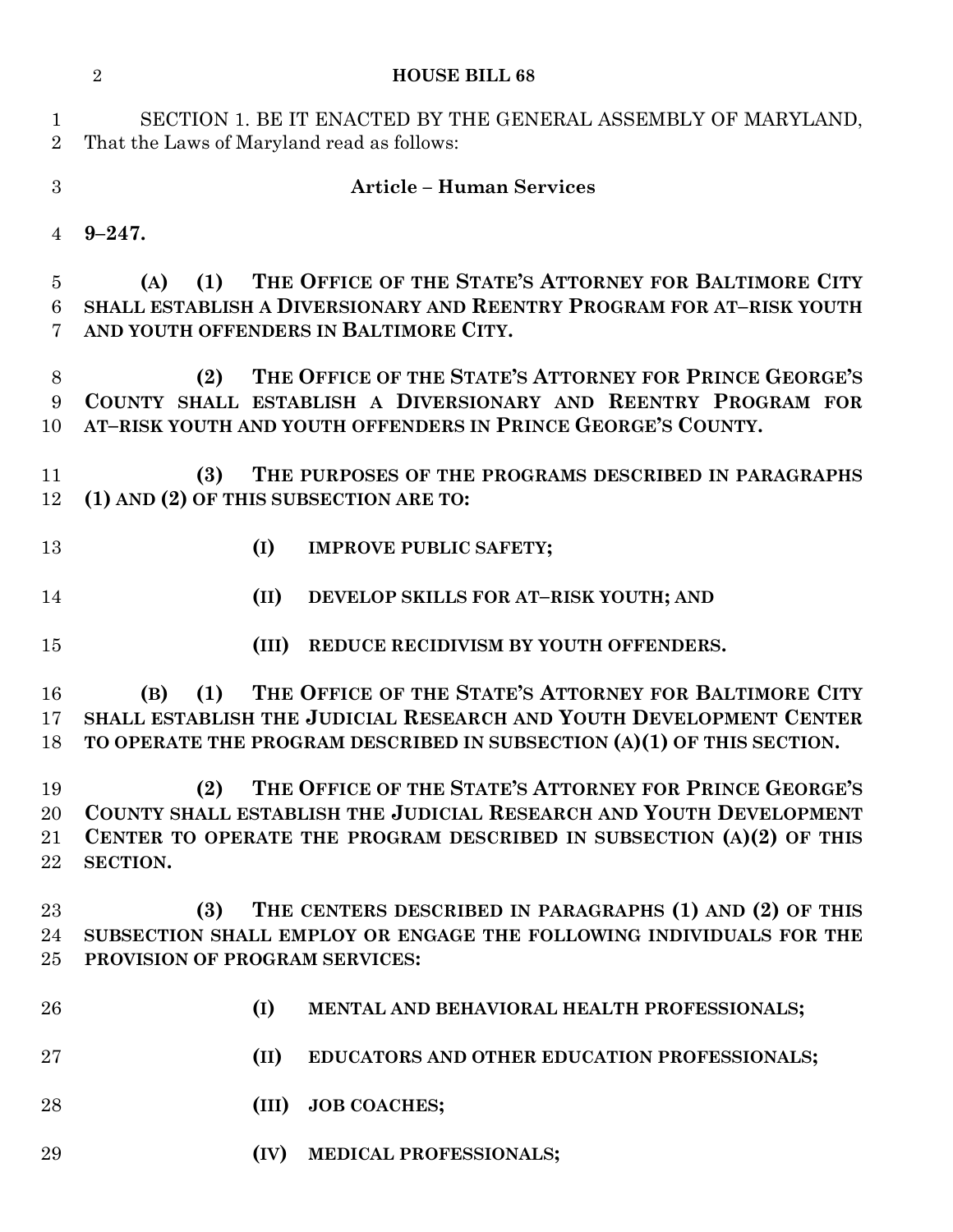## **HOUSE BILL 68** 3

| $\mathbf{1}$           |                             | (V)<br>TRANSITIONAL HOUSING SPECIALISTS;                                                                                                                                                      |
|------------------------|-----------------------------|-----------------------------------------------------------------------------------------------------------------------------------------------------------------------------------------------|
| $\overline{2}$<br>3    | POLICY;                     | (VI)<br>INDIVIDUALS WITH EXPERTISE IN YOUTH OFFENDER                                                                                                                                          |
| $\overline{4}$         |                             | (VII) CAREER DEVELOPMENT SPECIALISTS; AND                                                                                                                                                     |
| $\overline{5}$<br>6    | PURPOSE OF THE PROGRAM.     | (VIII) ANY OTHER INDIVIDUAL NECESSARY TO ACHIEVE THE                                                                                                                                          |
| 7                      | (C)                         | THE CENTERS DESCRIBED IN SUBSECTION (B) OF THIS SECTION SHALL:                                                                                                                                |
| 8<br>9                 | (1)                         | SELECT AND SUPERVISE 150 INDIVIDUALS WHO ARE AT LEAST 16<br>YEARS OLD AND UNDER THE AGE OF 25 YEARS, INCLUDING:                                                                               |
| 10                     |                             | (I)<br>STUDENTS SUSPENDED OR EXPELLED FROM SCHOOLS;                                                                                                                                           |
| 11<br>12               |                             | (II)<br>INDIVIDUALS REFERRED TO A PROGRAM DESCRIBED IN<br>SUBSECTION (A) OF THIS SECTION BY THE COURT; AND                                                                                    |
| 13<br>14<br>15         | <b>JUVENILE SERVICES OR</b> | INDIVIDUALS COMMITTED TO<br>(III)<br>THE DEPARTMENT<br>OF<br><b>SENTENCED</b><br><b>TO</b><br><b>SHORT-TERM</b><br><b>DETENTION</b><br><b>OR</b><br>INCARCERATION IN A CORRECTIONAL FACILITY; |
| 16                     | (2)                         | CONDUCT ASSESSMENTS OF PROGRAM PARTICIPANTS:                                                                                                                                                  |
| 17                     |                             | (I)<br><b>INITIALLY;</b>                                                                                                                                                                      |
| 18<br>19               | <b>INCREMENTS;</b>          | (II) DURING PROGRAM PARTICIPATION AT<br>$30 -$ DAY                                                                                                                                            |
| 20                     |                             | (III)<br>ON GRADUATION FROM THE PROGRAM; AND                                                                                                                                                  |
| 21<br>22               | PROGRAM;                    | (IV) AS REQUIRED, FOLLOWING GRADUATION FROM<br><b>THE</b>                                                                                                                                     |
| $23\,$<br>24<br>$25\,$ | (3)                         | DELIVER TO AT-RISK YOUTH AND<br><b>YOUTH</b><br><b>OFFENDERS</b><br>COMPREHENSIVE COUNSELING AND SERVICES THROUGH A CONTINUITY OF CARE<br>APPROACH USING A SELF-ACTUALIZATION PROGRAM MODEL;  |

 **(4) ENCOURAGE THE PARTICIPATION OF THE FAMILY OR THE GUARDIAN OF A PROGRAM PARTICIPANT IN THE PROGRAM; AND**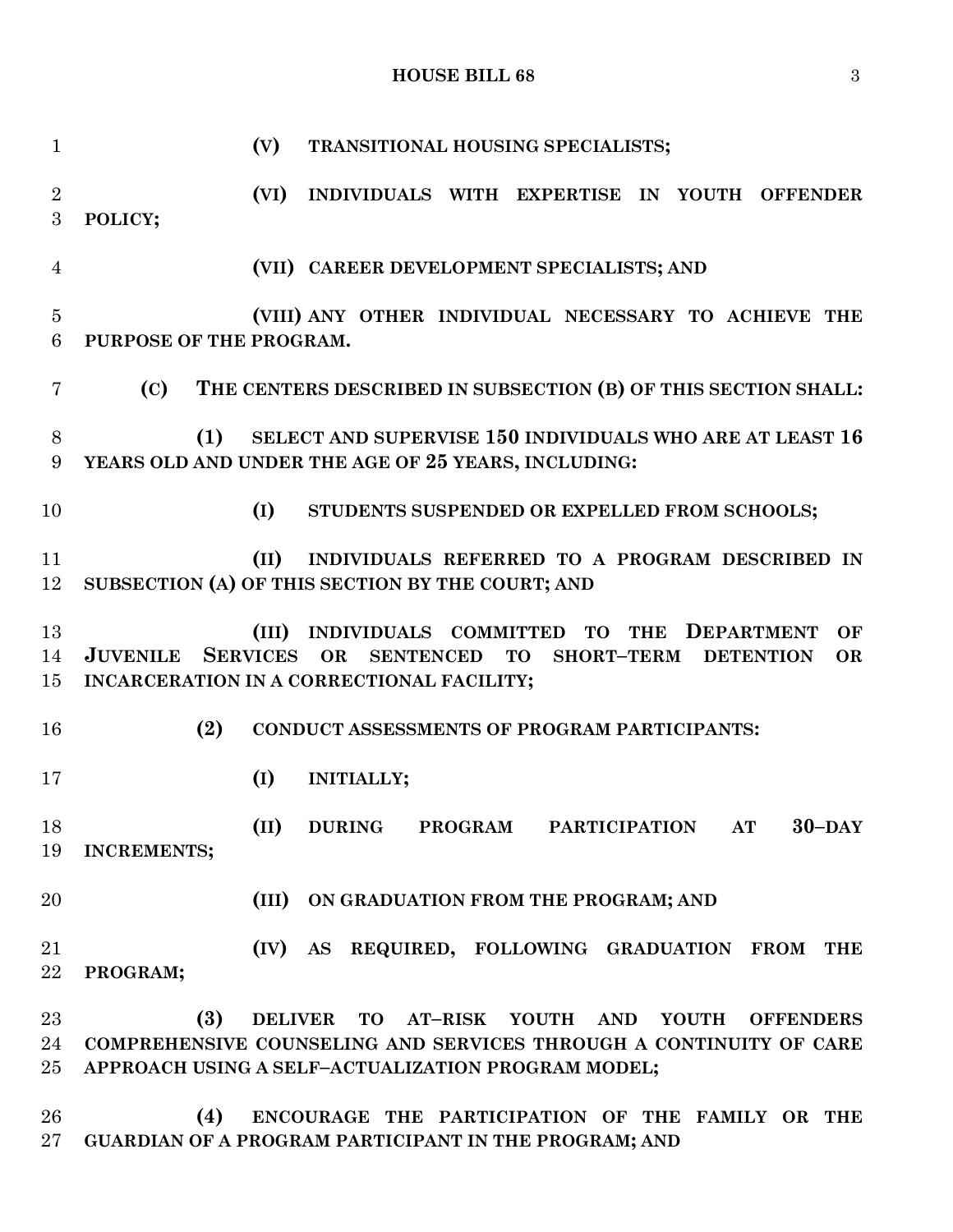**(5) DEVELOP A YOUTH DIVERSION AND REENTRY ROADMAP MANUAL FOR USE BY PROGRAM PARTICIPANTS AND FOR DISTRIBUTION BY THE STATE'S ATTORNEY TO AT–RISK YOUTH.**

 **(D) BEFORE THE GRADUATION OF A PARTICIPANT FROM A PROGRAM DESCRIBED IN SUBSECTION (A) OF THIS SECTION, A CENTER DESCRIBED IN SUBSECTION (B) OF THIS SECTION SHALL MEET WITH THE PARTICIPANT AND WITH INTERESTED FAMILY MEMBERS OR THE PARTICIPANT'S GUARDIAN TO:**

 **(1) REVIEW CONTINUING PROGRAM REQUIREMENTS DESCRIBED IN SUBSECTION (E) OF THIS SECTION, AS APPROPRIATE FOR THE PARTICIPANT; AND** 

 **(2) DISCUSS FAMILIAL RELATIONSHIPS AND OTHER NETWORKS OF SUPPORT ESSENTIAL FOR SUCCESS.**

 **(E) (1) ON COMPLETION OF AND GRADUATION FROM A PROGRAM DESCRIBED IN SUBSECTION (A) OF THIS SECTION, A YOUTH OFFENDER PARTICIPANT MAY BE ELIGIBLE FOR RELEASE INTO THE COMMUNITY CONTINGENT ON THE YOUTH OFFENDER'S ONGOING CONTACT WITH A CENTER DESCRIBED IN SUBSECTION (B) OF THIS SECTION AND COOPERATION WITH ONGOING ASSESSMENTS AND PROGRAM REQUIREMENTS.**

 **(2) AFTER GRADUATION FROM THE PROGRAM BY A YOUTH OFFENDER, THE CENTER SHALL CONDUCT AN EVALUATION OF THE YOUTH OFFENDER EVERY 30 DAYS TO ENSURE THAT THE YOUTH OFFENDER:**

**(I) HAS ACCESS TO ALL NEEDED SERVICES;**

 **(II) IS SUCCESSFULLY ENROLLED IN SCHOOL, IF APPLICABLE; AND**

 **(III) HAS SECURED AND REMAINED IN SUITABLE, STABLE HOUSING, IF APPLICABLE.**

 **(3) (I) PARTICIPATION BY A YOUTH OFFENDER IN THE PROGRAM SHALL CONTINUE UNTIL THE LATER OF THE FOLLOWING:**

 **1. THE YOUTH OFFENDER REACHES THE AGE OF 18 YEARS; OR**

 **2. THE YOUTH OFFENDER IS NO LONGER SUBJECT TO JUDICIAL OVERSIGHT.**